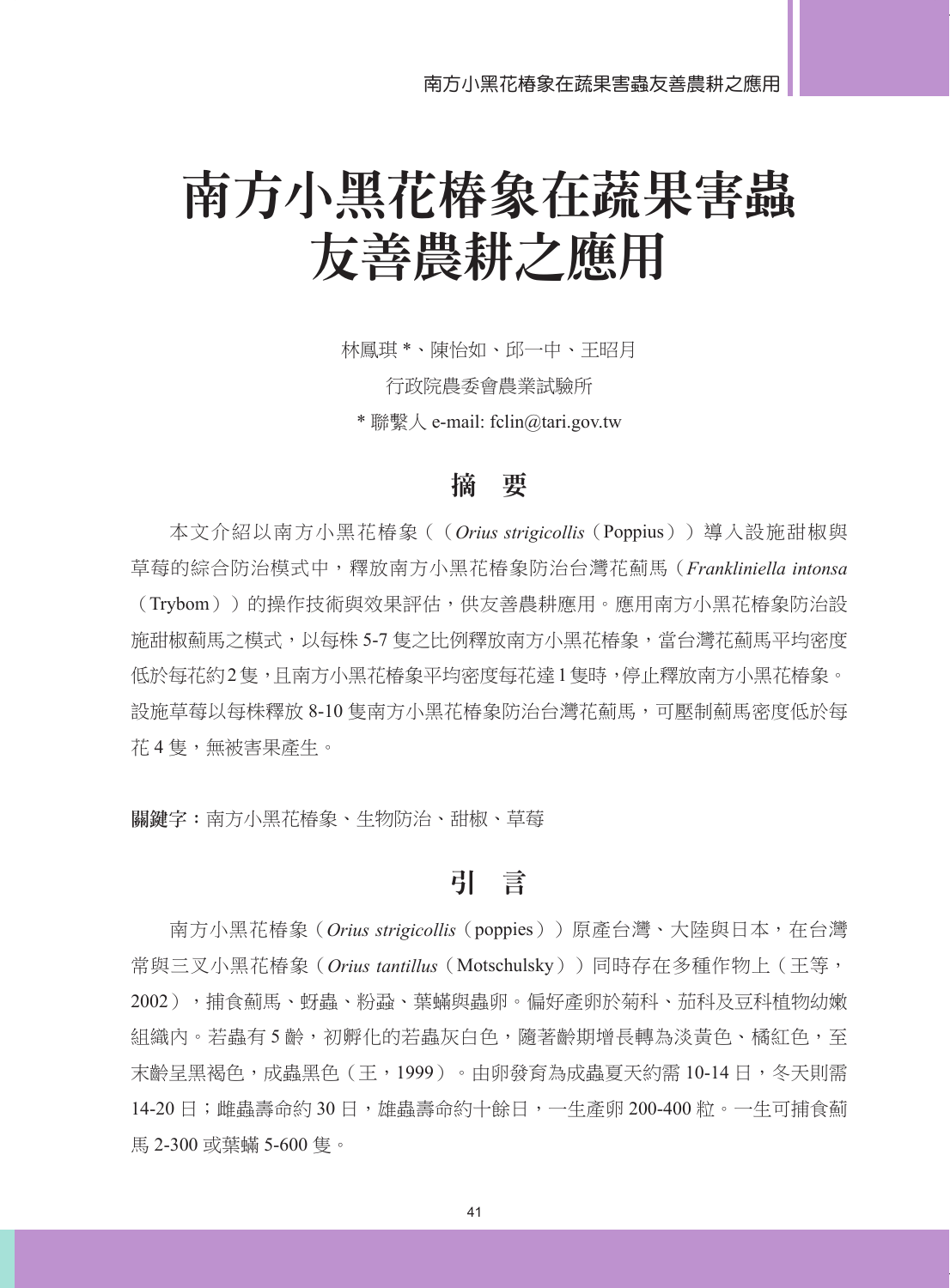行政院農委會農業試驗所成功開發以豐年蝦卵飼育南方小黑花椿象的量產繁殖技 術,較傳統以粉斑螟蛾卵量產技術更簡便,大幅降低生產成本(盧等,2011)。南方小 黑花椿象以一定比例或數量釋放於露天或溫室栽培之茄子、甜椒、番茄、花胡瓜、草 莓、紅豆、毛豆等作物,對南黃薊馬(*Thrips palmi* Karny)或豆花薊馬(*Megalurothrip susitatus*(Bagnall))、台灣花薊馬(*Frankliniella intonsa*(Trybom))及其他小型害 蟲均極具壓制密度的效果(黃等,2009;林等,2018)。

鑒於慣行農業操作對環境造成負荷,國人對農產品安全與友善環境生產問題日益 重視。政府新農業政策目標為減少農業化學資材使用,推廣生物防治,促進農業友善環 境及資源永續利用,有鑒於此,農試所積極推動以昆蟲天敵導入綜合管理之作物栽培技 術,輔導慣行農友轉型,導入有機與友善耕作農法。本文乃介紹以南方小黑花椿象導入 設施甜椒與草莓的綜合防治模式中,釋放南方小黑花椿象防治薊馬的操作技術與效益評 估,供友善農耕應用。

#### 材料與方法

- (一)防治有機甜椒薊馬:自 2018 年 12 月 12 日起於嘉義縣六腳鄉崩山村 1 栽植甜椒 設施(3分地),每週調查甜椒上台灣花薊馬密度視其高低進行釋放南方小黑 花椿象,並評估其防治效果。調查時,逢機檢視 50 朵花,計算其上之薊馬及南 方小黑花椿象數量。並自第1週起開始釋放南方小黑花椿象,當薊馬密度低於 平均每花約 2 隻時則停止釋放南方小黑花椿象,評估其防治效果及研擬應用模 式。
- (二)防治設施草莓薊馬:自 2019 年 2 月 21 日起至 2019 年 4 月 3 日止,於農試所所 屬種植 400 盆草莓設施內,進行建立以南方小黑花椿象防治草莓上台灣花薊馬 之應用模式及評估其應用效益試驗。以每盆草莓釋放 10 隻南方小黑花椿象之比 例進行防治,自 2019 年 2 月 25 日、3 月 5 日、3 月 12 日及 3 月 18 日釋放 4 次 共約 16,000 隻。調查時,逢機檢視 20 朵花,計算其上之薊馬及南方小黑花椿 象數量,評估其防治效果。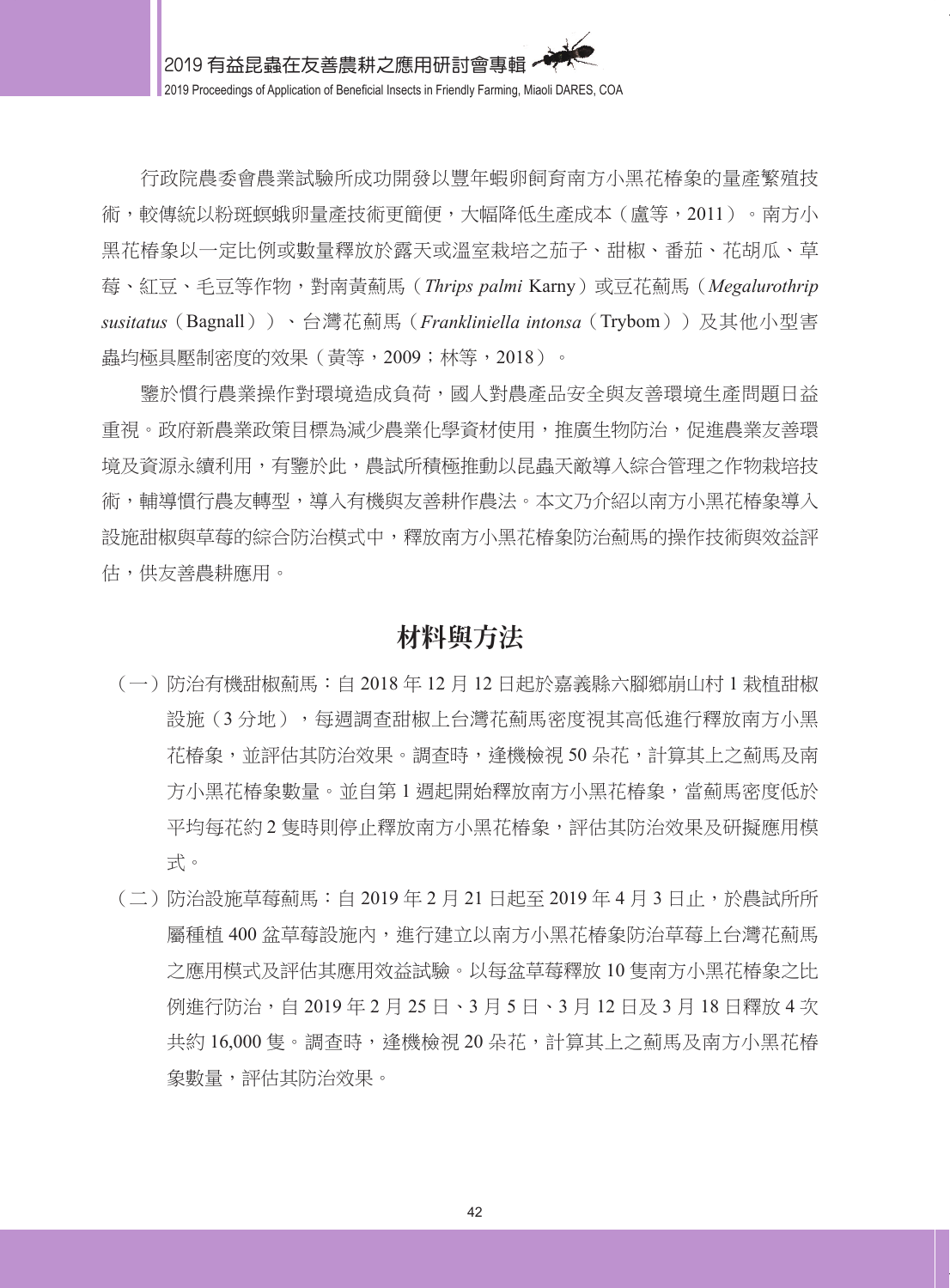#### 結果與討論

(一)防治有機甜椒薊馬:自 2017 年 12 月 12 日起,在六腳鄉有機甜椒園每週釋放約 2 萬 5 千隻南方小黑花椿象,連續 3 次,總計約 8 萬隻。釋放前調查薊馬發生 數量已達每花 20-40 隻以上,評估若僅以南方小黑花椿象進行生物防治,無法 壓制薊馬族群上升,因此搭配植物油混方施用,先將薊馬密度壓至平均每花 10 隻左右。釋放第二週調查,平均每花南方小黑花椿象 0.2 隻,台灣花薊馬密度 平均每花 3 隻。釋放第三次調查,平均每花南方小黑花椿象 0.5 隻,台灣花薊 馬平均密度每花2隻,之後不再釋放南方小黑花椿象,至2018年2月13日調查, 台灣花薊馬密度仍控制 2 隻左右,南方小黑花椿象數量升每花 0.7 隻。2018 年 3 月 15 日調杳,薊馬密度每花 1 隻,南方小黑花椿象每花已達 1 隻(圖一)。 全程甜椒生長良好,果實均無薊馬為害徵狀。

農試所自 2015 年起配合設施耐熱甜椒選育及安全生產模式之建立,於所屬溫 室,每週以每株釋放 5-8 隻南方小黑花椿象比例進行生物防治,結果顯示,可 以完全控制甜椒無南黃薊馬及台灣花薊馬等關鍵害蟲發生,而針對其他關鍵小 型害蟲,搭配以植物油混方及石灰硫磺合劑防治蚜蟲與茶細蟎等重要害蟲,此 為甜椒害蟲綜合管理的基礎模式(林等;2017)。本次評估試驗印證南方小黑 花椿象釋放於設施甜椒上對薊馬防治有良好效果。調查結果顯示平均每花達 2 隻以上會造成甜椒果實產生銹斑,當檢視 50 朵花上平均薊馬達 2 隻以上時及應 釋放南方小黑花椿象,當平均每花達 1 隻南方小黑花椿象,可以壓制薊馬密度 低於 2 隻時,則可停止釋放南方小黑花椿象。

(二)防治設施草莓薊馬:於 2019 年 2 月 21 日調查台灣花薊馬平均密度為每花 10.8 隻,花上無任何南方小黑花椿象存在,草莓出現受台灣花薊馬危害狀;3 月 5 日調杳薊馬平均密度降為每花 3.6 隻,南方小黑花椿象平均密度為每花 0.1 隻, 顯示南方小黑花椿象族群數目增加;3 月 12 日及 3 月 19 日調查薊馬平均密度 為每花依序降為 1.9 隻及 1.4 隻,南方小黑花椿象平均密度增加依序為每花 0.35 隻及 0.8 隻;3 月 26 日調查薊馬平均密度較前次調查上升至為每花依序降為 4.9 隻,南方小黑花椿象平均密度下降為每花 0.25 隻,分析其原因為 3 月 21 日噴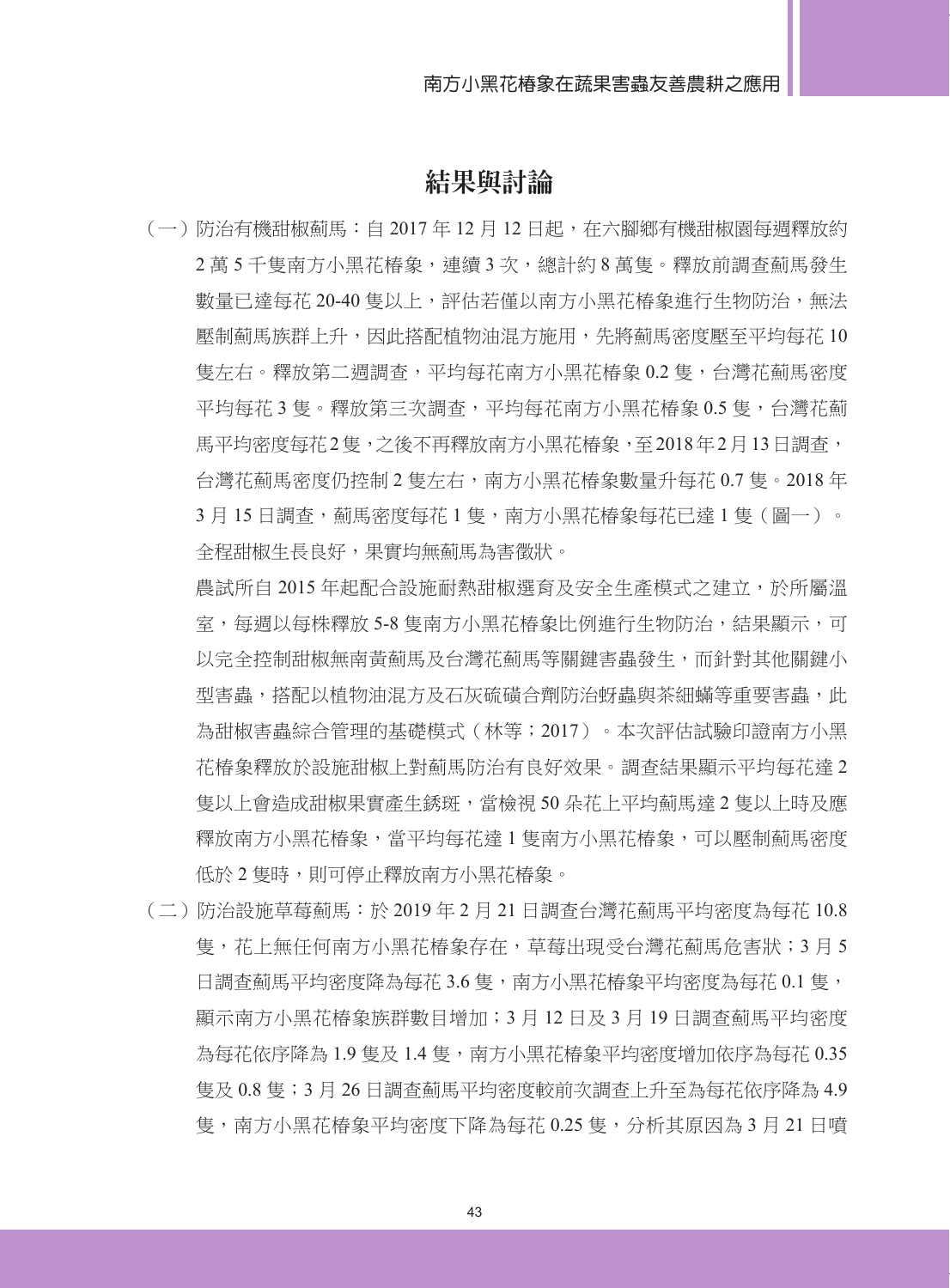施植物油混方 300 倍稀釋液防治草莓葉蟎,植物油混方濃度過高導致原有草莓 上南方小黑花椿象族群死亡,未來應測試植物油混方對南方小黑花椿象的致死 濃度。4 月 2 日調杳薊馬平均密度降至每花 2.2 隻,南方小黑花椿象平均密度增 至每花 1.25 隻(圖二),花上同時若蟲與成蟲同時存在,檢視葉上有南方小黑 花椿象產卵,顯示南方小黑花椿象在草莓上已建立族群,自 3 月 5 日後草莓幼 果不再出現被薊馬危害徵狀,顯示南方小黑花椿象對防治草莓上台灣花薊馬極 具防治潛能。

### 結 語

南方小黑花椿象目前量產技術成熟,且釋放於數種蔬果達到防治效益,但仍受作物 與南方小黑花椿象齡期、釋放密度、數量及次數等影響,台灣作物病蟲害種類繁多,依 賴單一防治其效果有限,建議善用本土昆蟲天敵,納入作物害蟲綜合防治體系,可以減 少農藥使用,並保護天敵,提升防治防效益,促進農業友善環境及資源永續利用。此外, 生物防治能否達到防治效益,必須有穩定的天敵供應鏈提供進行生物防治,應加速昆蟲 天敵商品化與產業化,有助於推動台灣友善農耕應用。

#### 重要參考文獻

王清玲。1999。小黑花椿象。台灣農業特刊 80:18-24。

- 王清玲、李平全、吳炎融。2002。薊馬天敵 小黑花椿象(Orius strigicollis)之繁殖與 利用。台灣昆蟲特刊 3:157-174。
- 林鳳琪、陳怡如、邱一中、余志儒、王昭月、高靜華。2017。害蟲綜合管理模式在設施 蔬果安全生產之應用。農業試驗所特刊 205:205:8-17。
- 林鳳琪、陳怡如、邱一中、王昭月。2018。昆蟲天敵在蔬果害蟲綜合防治之應用。2018 植物防檢疫科技研發成果發表會論文集:36-43。行政院農委會植物防疫檢疫局出 版。
- 黃勝泉、張廣淼、彭淑貞。2009。南方小黑花椿象對草莓薊馬類防治效果評估。苗栗區 農業專訊 48:10-12。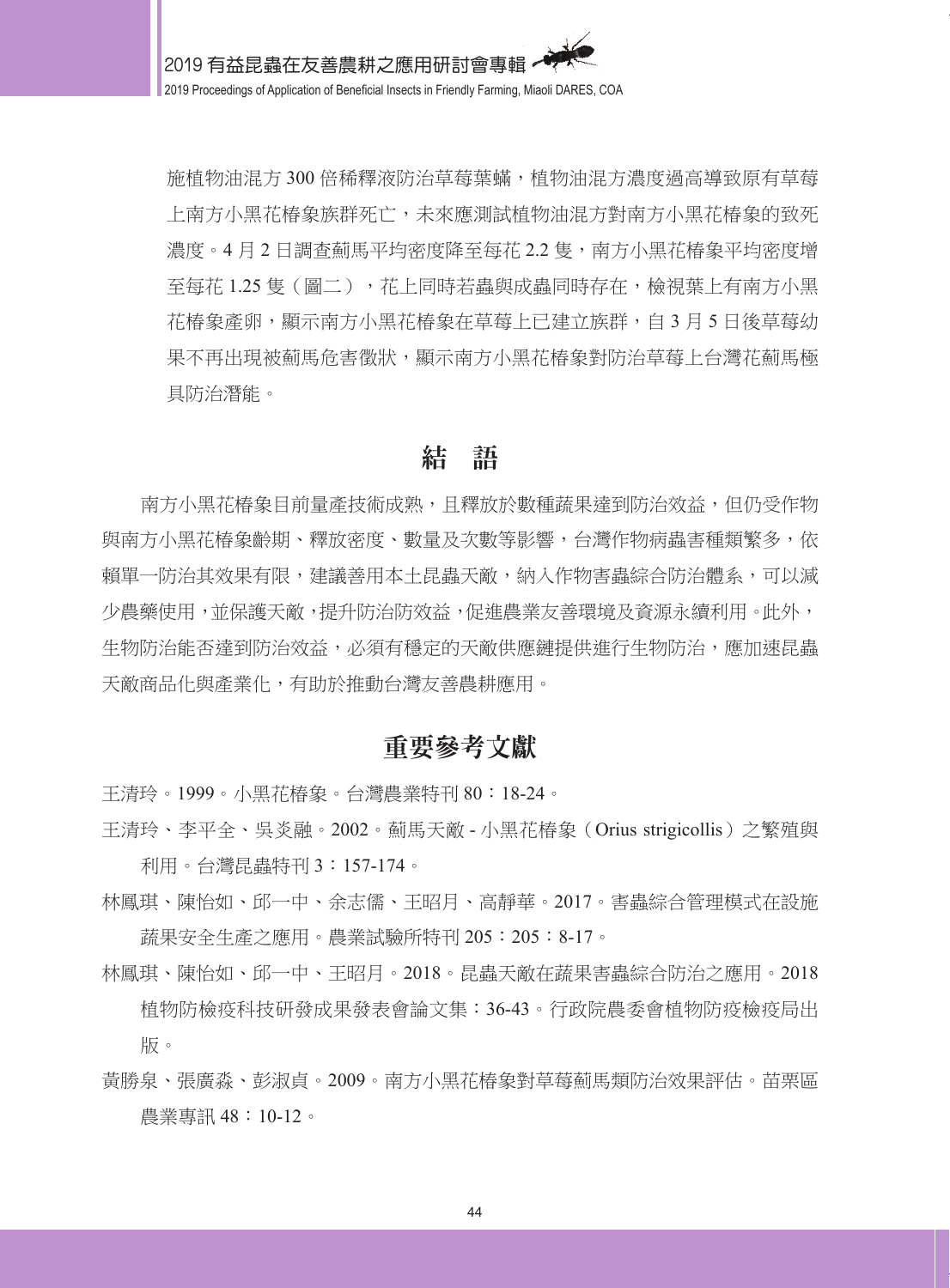盧秋通、邱一中、徐孟愉、王清玲、林鳳琪。2011。以豐年蝦卵為代用食餌繁殖南方小 黑花椿象。台灣農業研究 60:300-308。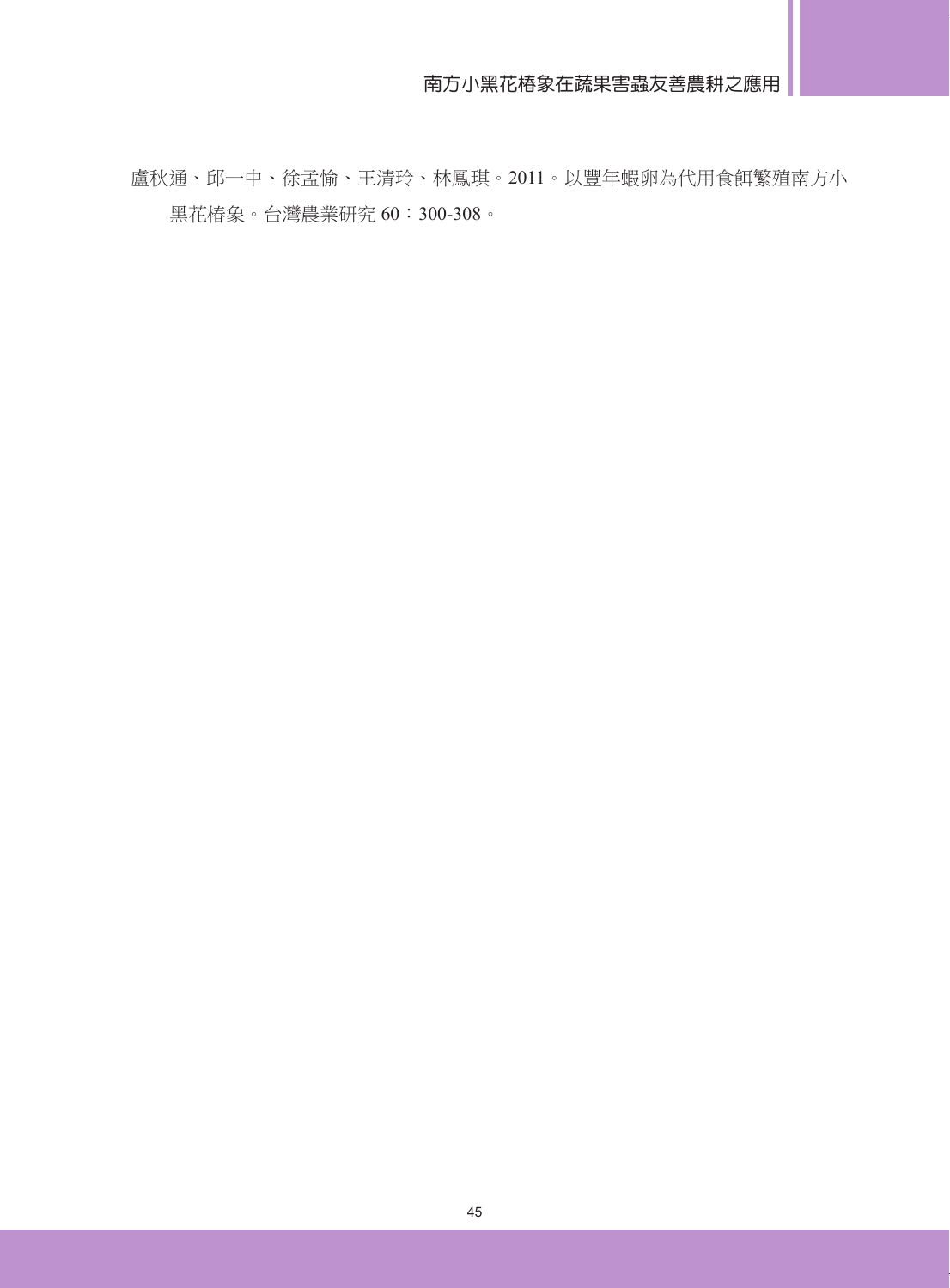